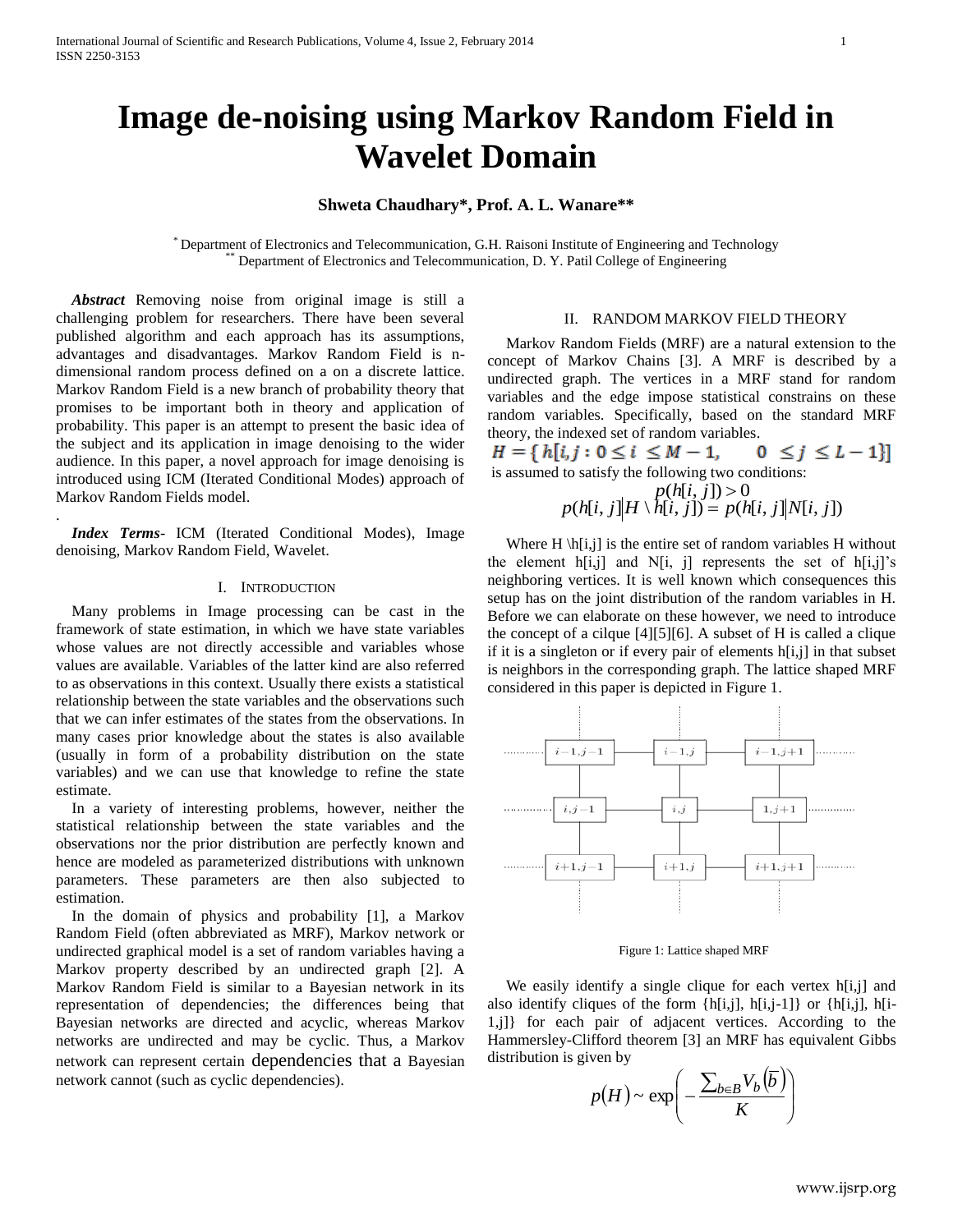Where K is the temperature parameter chosen to be unity in this paper. The argument of the exponential function includes a sum of clique potentials Vb(b) over all the possible cliques B, with  $\mathbf{b}$  denoting a vector composed of the set of vertices h[i,j] within the clique b. The clique potentials  $Vb^{(b)}$  are simply defined to be non-negative functions of their arguments. In this paper we take the potential of pairwise cliques as the square of adjacent differences:

$$
\mathrm{Vb}(\bar{b}) \!=\! \alpha_{[\,i\cdot,\ j\cdot\!,\,],\,[\text{m}_\cdot,\text{n}_\cdot\!]} \! \mid \! (h[\,i\cdot,\ j\cdot\!\cdot\!],\ \mu[\,j\cdot\!]) \! - \! (h[\,m\cdot,\ n\cdot\!\cdot\!],\ \mu[\,n\cdot\!\cdot\!]) \! \mid^2
$$

Where, [ib, jb] and [m] are the coordinates of the vertices in where,  $\begin{bmatrix} 10, 10 \end{bmatrix}$  and  $\begin{bmatrix} 10 \end{bmatrix}$  are the coordinates of the vertices in the one pair clique b and a b, nb[ib, jb],  $\begin{bmatrix} 10, 10 \end{bmatrix}$ ,  $\begin{bmatrix} 4 \end{bmatrix}$  and  $\mu$  [n] are parameters. The potentials f single cliques that are associated with a random variable h [I,j] with index  $I = 0$  form a Gaussian distribution b.

$$
V_b(b) = \alpha[j_b] |h[ib, jb] - \mu[j_b]| 2
$$

With the parameters  $\mu[jb]$  and  $\alpha[j_b]$ . The other potentials are assumed to be zero. So we have

$$
p(\mathbf{H} \mid \theta) = Z(\theta) - 1 \prod_{b \in B_1} \exp(-\alpha[j_b] | h[ib, jb] - \mu[jb]|^2
$$

 $\prod \exp(-\alpha [i_{b.},j_{b}], [m_{b},n_{b}] \, \big\vert \, \big( h[i b,\,j b] \, \text{-}\, \mu [\,j b] \big) \, \text{-}\, \big( h[m b, n b] \, \text{-}\, \mu [n b] \, \big) \, \big\vert^2 \big)$  $b \in B_2$ 

Where, the vector  $\theta$  contain all the model parameters i.e. the  $\alpha$ [*ib*, *j*<sup>*b*</sup>], [*mb*, *n*<sup>*b*</sup>]<sub></sub>, the  $\alpha$ [*j*<sup>*b*</sup>]<sub></sub> and the  $\mu$ [*jb*]<sub></sub>. The set B1 comprises all single cliques that correspond to random variables  $h[i,j]$  with index i=0 and the set B2 contains all the pairwise cliques.  $Z(\theta)$ is normalization constant and is also referred to as the partition function in this context.

## III. OPTIMAZATION

 An optimization problem is one that involves finding the extreme of a quantity or function. Such problems often arise as a result of a source of uncertainty that precludes the possibility of an exact solution. Optimization in an MRF problem involves finding the maximum of the joint probability over the graph, usually with some of the variables given by some observed data. Equivalently, as can be seen from the equations above, this can be done by minimizing the total energy, which in turn requires the simultaneous minimization of all the clique potentials are plentiful. Many of them are also applicable to optimization problems other than MRF. For example, gradient descent methods are well-known techniques for finding local minima, while the closely-related method of simulated annealing attempts to find a global minimum.

An example of a technique invented specifically for MRF optimization is Iterated Conditional Modes (ICM)[7]. This simple algorithm proceeds first by choosing an initial configuration for the variables. Then, it iterates over each node in the graph and calculates the value that minimizes the energy given the current values for all the variables in its neighborhood. At the end of iteration, the new values for each variable become the current values, and the vext iteration begins. The algorithm is

guaranteed to converge, and may be terminated according to a chosen criterion of convergence.

## IV. MRF APPLICATION TO IMAGE DENOISING

 Problems in computer vision usually involve noise, and so exact solutions are most often impossible. Additionally, the latent variables of interest often have the Markov property. For example, the pixel values in an image usually depend most strongly on those in the immediate vicinity, and have only weak correlations with those further away. Therefore, vision problems are well suited to the MRF optimization technique. Image denoising is one of the computer vision problem to which MRF has been applied. Having constructed an MRF, the clique potentials must be defined [7][8]. This encodes the relationship between variables, and so this is where we get to specify what we want from the solution. Finding an appropriate energy function and selecting the parameters that give an acceptable solution requires insight, as well as trial and error. However, there are many often-used, standard energy functions for different types of problem.

#### V. PROPOSED ALGORITHM

 Following algorithm was used while denoising images using the MRF technique.

- 1. Choose an initial condition for the variables
- 2. Iterate over each node of the graph
- 3. Calculate the value that minimizes the energy given the current values for the variables in neighborhood.
- 4. After every iteration, the new value for each variable becomes the current value and the next iteration begins.
- 5. Calculate Vmax using the following formula :

$$
V_{\text{max}} = rc \left( \frac{256^2}{2n} + 4 * w * \text{max } P \right)
$$

Where, Vmax: a larger value than potential of any pixel

- R: row count of image
- C: column count of image
- N: noise variance

W: weights and maxP: maximum potential of the neighboring pixels

- 6. Initial local potential value with the highest potential value for each pixel at each iteration and minimum value below which no pixel will descend.
- 7. Calculate the component due to known image data (from noisy image)

$$
Vdata = \frac{(plnt - \text{Im } gPix)^2}{2n}
$$

Where,

Vdata: component due to known image data (from noisy image) pInt: intensity value

ImgPix: image pixel value

8. Calculate component due to difference btw neighboring pixel values

$$
Vdata = \min((\text{plnt} - \text{Im}\,\text{g} \text{Pix})^2, \text{diffM})
$$

Vdiff: component due to difference between neighboring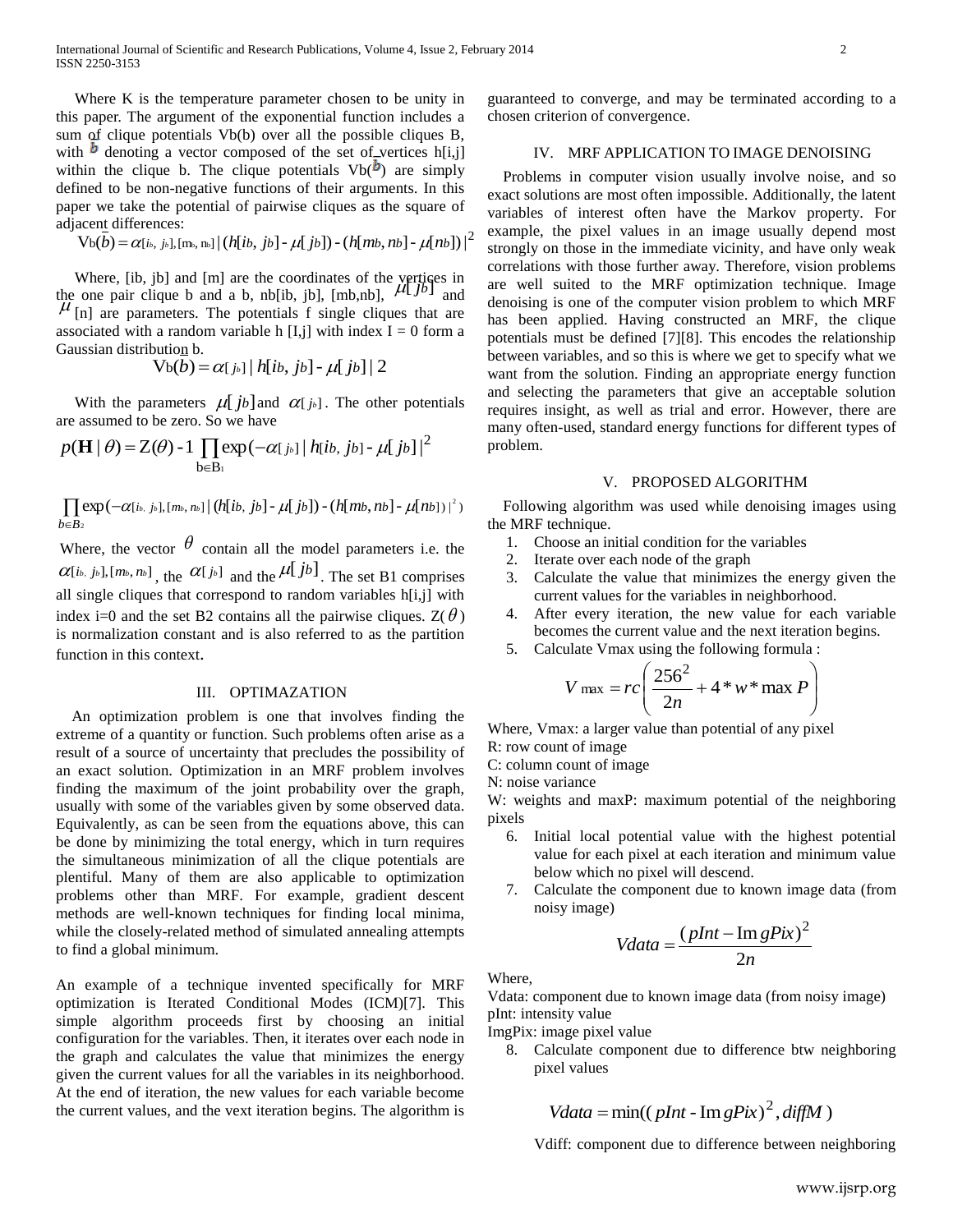pixels

diffM: maximum contribution to the potential of the difference between two neighboring pixel values.

9. The current potential value for a pixel is calculated as : *Vcurrent* Vdata *diffW* \**Vdiff*

diffW: weighting attached to the component of the potential due to the difference between two neighboring pixel values.

 This is a simple algorithm to be implemented on the noisy image. But, there are some other information that has to be kept in mind while evaluating this algorithm. The value of Vlocal is initialized for each pixel of input image will be processes for all the algorithm and testing for too many cases, we have concluded the following values best suited for optimum results:

- i. Minimum value (step) should be kept -1. diffM should be 200.
- ii. diffW should be 0.02 and a particular image should be processed for 10iterations.
- iii. A pixel value will be changed if and only if Vcurrent<Vloca, otherwise that pixel value is left unchanged.
- iv. And when the pixel value is changed, Vlocal is set to Vcurrent for next intensity processing. Also keep alternating the image and output image. This way, we can attain the best possible solution.

## VI. RESULT

 The performance of RMF method is illustrated with a quantitative and qualitative performance measure. The qualitative measure is the visual quality of the resulting image. The Peak-signal-to-noise (PSNR) is used as the quantitative measure. Different images, like natural, medical, aerial and under water, are used with four different noise, Gaussian, salt and pepper, speckle and Poisson. Fig (1), (4) and (7) show aerial, medical and underwater images respectively. Fig(2), (5) and (8) show original images with Gaussian , Poisson and speckle noise with PSNR values 30.9688 dB, 27.8729 dB and 27.247dB . And fig. (3), (6) and (9) are the denoised images with PSNR 38.5907dB, 35.324dB and 32.2061dB. (4) and (7) show aerial, medical and underwater images respectively. Fig(2), (5) and (8) show original images with Gaussian , Poisson and speckle noise with PSNR values 30.9688 dB, 27.8729 dB and 27.247dB . And fig. (3), (6) and (9) are the denoised images with PSNR 38.5907dB, 35.324dB and 32.2061dB.





FIGURE 8 **FIGURE 9** FIGURE 10

## VII. CONCLUSION

 To improve the denoising performance and reduce the computational complexity, a denoising method based on MRF models is wavelet domain is proposed in this paper. Experiment result demonstrate that this method has a good denoising performance, while the image is having Gaussian noise it gives the best output for aerial images, similarly, image with Poisson noise gives best suited output for medical images whereas image with Speckle noise gives best output for underwater images.

#### **REFERENCES**

- [1] Survey of Image Denoising Techniques, Mukesh C. Motwani Mukesh C. Gadiya Rakhi C. Motwani Image Process Technology, Inc. University of Pune, India University of Nevada, Reno, Frederick C. Harris, Jr. E. P. Simoncelli and E. Adelson, "Noise removal via Bayesian wavelet coring," in Proc. IEEE International Conference on Image Processing, Lausanne, Switzerland, September 1996, pp. 279–382.W.-K. Chen, *Linear Networks and Systems* (Book style)*.* Belmont, CA: Wadsworth, 1993, pp. 123–135.
- [2] David L. Donoho and Iain M. Johnstone.,"Adapting to unknown smoothness via wavelet shrinkage", Journal of the American Statistical Association, vol.90, no432, pp.1200-1224, December 1995.
- [3] Umamahesh Srinivas, "Markov Random Fields", iPAL Group Meeting, February 25, 2011.
- [4] M. Malfait and D. Roose, "wavelet-based image denoising using a Markov Random Field a Priori Model", IEEE Tans. Image Processing, vol.6, pp.549-565, Apr. 1997.
- [5] Seyedeh-Zohreh Azimifar,"Image Models for Wavelet Domain Statistics" Systems Design Engineering, Waterloo, Ontario, Canada, 2005
- [6] Charles A. Bouman," Markov Random Fields and Stochastic Image Models" Tutorial Presented at: 1995 IEEE International Conference on Image Processing, 23-26 October 1995 Washington, D.C.
- [7] Yanqiu Cui, Tao Zhang, Houjie Li, "Wavelet based Image Denoising using Random Field Models"Computer Application and System Modeling (ICCASM), vol 1, pp. V1-611-V1-614, oct. 2010 (IEEE Trans.)
- [8] Zhi-Hui Li, "A Fast Algorithm of Image segmantaiton based on Markov Random Field", wavelet Active Media Technology and Information Processing (ICWAMPIT), pp: 117-120, Dec. 2012(IEEE Transc.)
- [9] Kasetkasem, T. "A new Method for Motion Blurred Images Blind Restoration Based on Huber Markov Random Field", Vol. 40, pp: 1815- 1823, Sept. 2009(IEEE Transc)
- [10] J. Romberg, H. Choi and R. G. Baraniuk, "Bayesian wavelet domain image modeling using hidden Markov models," IEEE Transactions on Image Processing, vol. 10, pp. 1056-1068, July 2001.
- [11] Kim Marie Mueller, "Construction and behavior of Multinomial Markov random field models", Iowa State University,Ames, Iowa ,2010(Theses and Dissertations)
- [12] Chaohui Wang,, Nikos Paragios,"Markov Random Fields in Vision Perception: A Survey" ISSN 0249-6399, September 2012(Research Report)

#### **AUTHORS**

**First Author -** Shweta Chaudhary, B.E in Electronics and Telecommunication, M.E in VLSI and Embedded System, G.H. Raisoni Institute of Engineering and Technology, Pune, India Email: [c.shweta.02@gmail.](mailto:c.shweta.02@gmail)